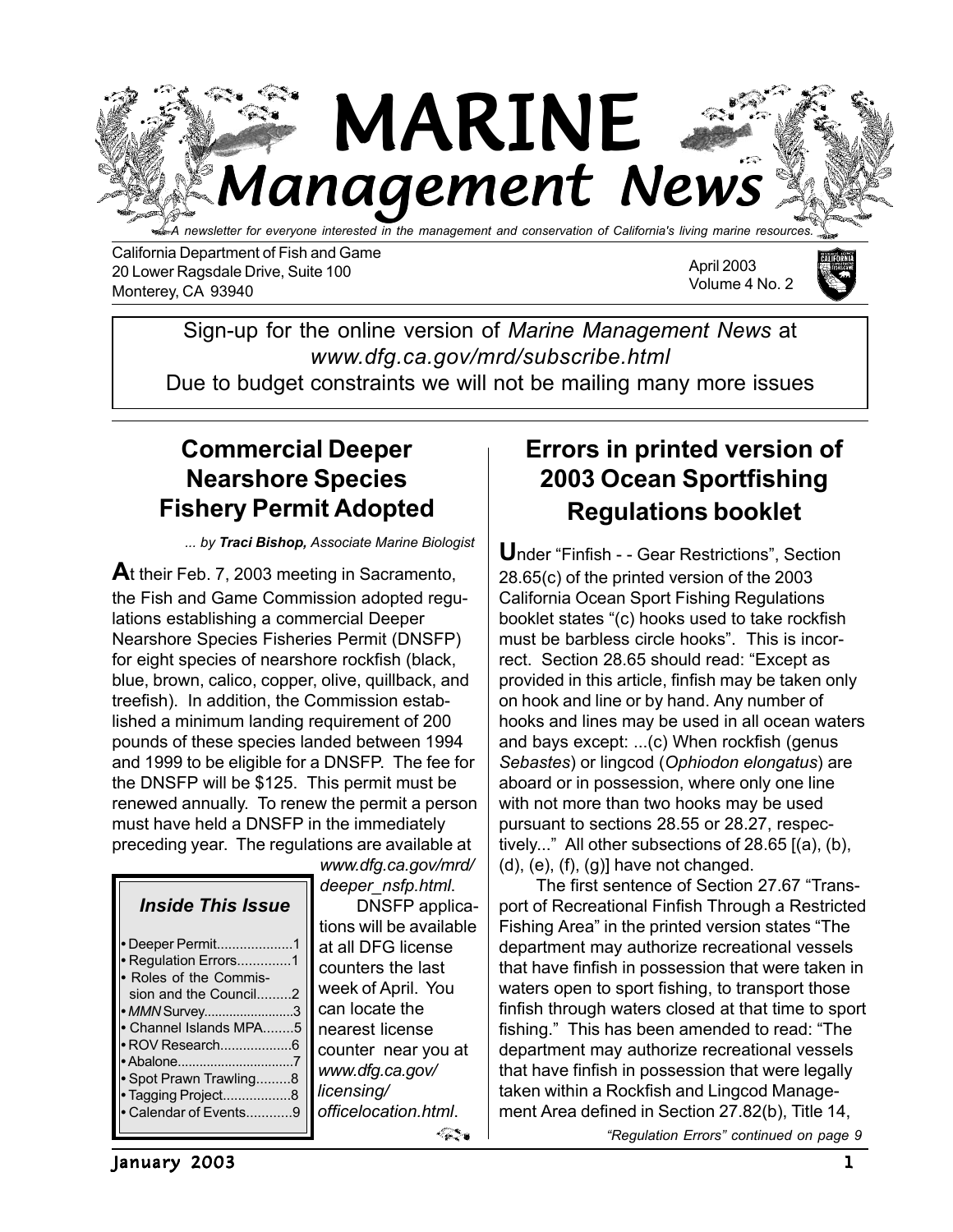Sign-up for the online version of *Marine Management News* at *www.dfg.ca.gov/mrd/subscribe.html* Due to budget constraints we will not be mailing many more issues

## **Regulatory Roles of the California Fish and Game Commission and the Pacific Fishery Management Council**

*... by DFG Staff*

**W**ith the recent changes in fishing regulations in California, it may be beneficial to discuss the roles of the California Fish and Game Commission and the Pacific Fishery Management Council. The Commission is made up of five governor-appointed individuals from the general public who vote on regulatory actions through a structured public process. In addition to many other regulatory responsibilities, the Commission regulates certain fishing in California state waters (0-3 miles) and fishing activity for certain species outside of state waters when the catch



will be landed in California. In general, the Commission adopts management measures for all recreational fishing activities and for those commercial fisheries where

the California Legislature has given the Commission authority to regulate. Management measures adopted by the Commission are subject to final approval by the State's Office of Administrative Law.

Regulations set by the Commission cannot conflict with federal management regulations; state regulations may be more restrictive, but not less restrictive than federal regulations. Because many species of fishes move through and are caught in both state and federal waters, it is critical to maintain close coordination between the state and federal fishery management processes.

The Council is made up of state and federal agency representatives; commercial and recreational fishing industry representatives from CA, OR, WA, and Idaho; and a representative of the Indian treaty tribes. The Council has fourteen voting members, and California representatives currently hold four of those seats. Through a public process spanning several months and

**Since the tide is right...**



**Try surfing on the Marine Region Web site**

Log onto *www.dfg.ca.gov/mrd* and surf through up-to-date news and information on fishery regulations, marine management and public meetings. Click on our ocean fishing regulations map to quickly see which fisheries are open or closed. The Marine Region Web site - Catch it while the surfing is hot...

## *www.dfg.ca.gov/mrd*

meetings, the Council develops regulations for fisheries managed under four federal fishery management plans [Pacific coast groundfish (like rockfishes, lingcod and many soles) salmon, coastal pelagic



species (sardines, mackerel and anchovies) and highly migratory species (like tunas and sharks)] for federal waters off CA, OR and WA. Federally managed waters lie from 3-200 miles offshore and are called the U.S. Exclusive Economic Zone. The Council also recommends management measures for Pacific halibut fisheries off Oregon, Washington and California to the International Pacific Halibut Commission. Management measures proposed by the Council are subject to approval by the Secretary of Commerce.

Coordination between the two regulatory processes may appear to be complex and confusing for those fisheries where there are complementary authorities. The Council and the Commission therefore, try very hard to synchronize their processes and allow for many public comment opportunities. In both venues, proposed management options are made available *"Commission and Council" continued on page 9*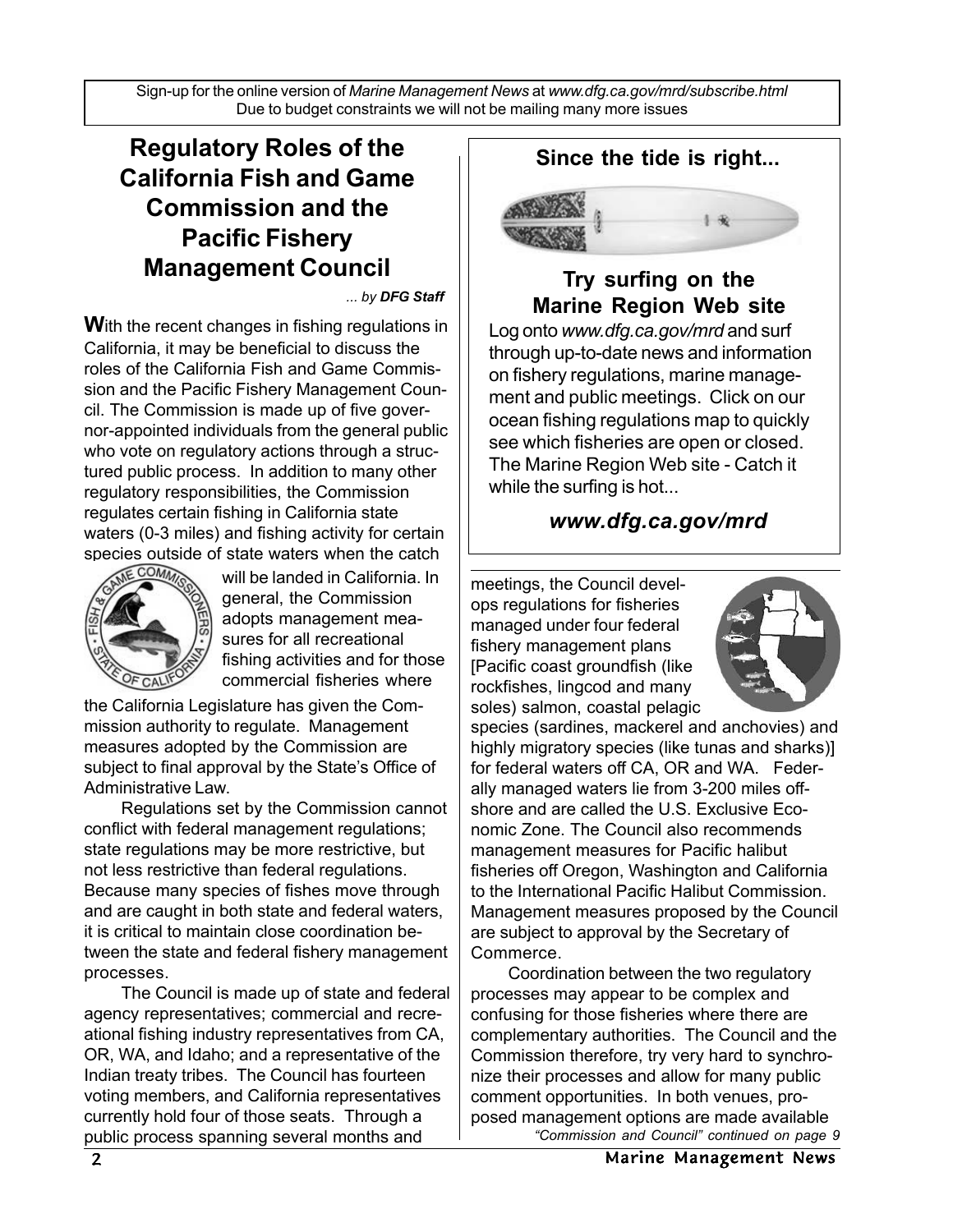# **Marine Management News Survey**

#### **Win a Prize!!**

**A**fter two years of publishing *Marine Management News* (*MMN*), we would like your feedback. Is the newsletter still meeting your needs? What improvements can we make?

The Marine Region is giving away two copies of "California's Living Marine Resources: A Status Report" (a \$25 value). For your chance to win, please fill out the survey below by May 28<sup>th</sup> and return it to DFG – MMN, 20 Lower Ragsdale Dr., Suite 100, Monterey CA 93940 or go online to fill out the survey at *www.dfg.ca.gov/mrd/mmnsurvey.html*.

o Check here if you would like to cancel your *Marine Management News* subscription - please provide your contact information in the address space located at the end of the survey in order to be removed from the mailing list.

| 1.) How do you receive information on marine<br>resource management issues? Please rank in<br>order of importance from 1 to 10 (1 = high and<br>$10 = \text{low}$ ).<br>Marine Management News<br><b>DFG Marine Region Web site</b><br>(www.dfg.ca.gov/mrd)<br>Other Internet sites<br><b>DFG Public Meetings</b><br>Newspapers<br>Fishing newspapers/publications<br>Radio                                                                                                                                                                                            | 3.) Please list any topics you would like to see<br>added to MMN not already covered and please<br>tell us why.            |
|------------------------------------------------------------------------------------------------------------------------------------------------------------------------------------------------------------------------------------------------------------------------------------------------------------------------------------------------------------------------------------------------------------------------------------------------------------------------------------------------------------------------------------------------------------------------|----------------------------------------------------------------------------------------------------------------------------|
| TV news broadcasts<br>Friends<br>Other (please list)                                                                                                                                                                                                                                                                                                                                                                                                                                                                                                                   | 4.) Are the articles easy to understand? If not,<br>how could we better present the material?                              |
| 2.) Listed below are topics covered in Marine<br>Management News. Please rank all of your<br>topics of interest from 1 to 13 $(1 =$ highest<br>priority and 13 = lowest priority).<br>The fishery management process<br><b>Fishery Management Plans</b><br>Specific fisheries information<br>Public meeting information<br>Public meeting calendar<br>Commercial regulations<br>Recreational regulations<br>Stories on marine resources<br><b>Marine Protected Areas</b><br>About DFG staff<br>Articles on fishermen<br>Articles on marine life<br>Other (please list) | 5.) Do you think articles cover each particular<br>topic thoroughly? If not, what other information<br>should be included? |

January 2003 3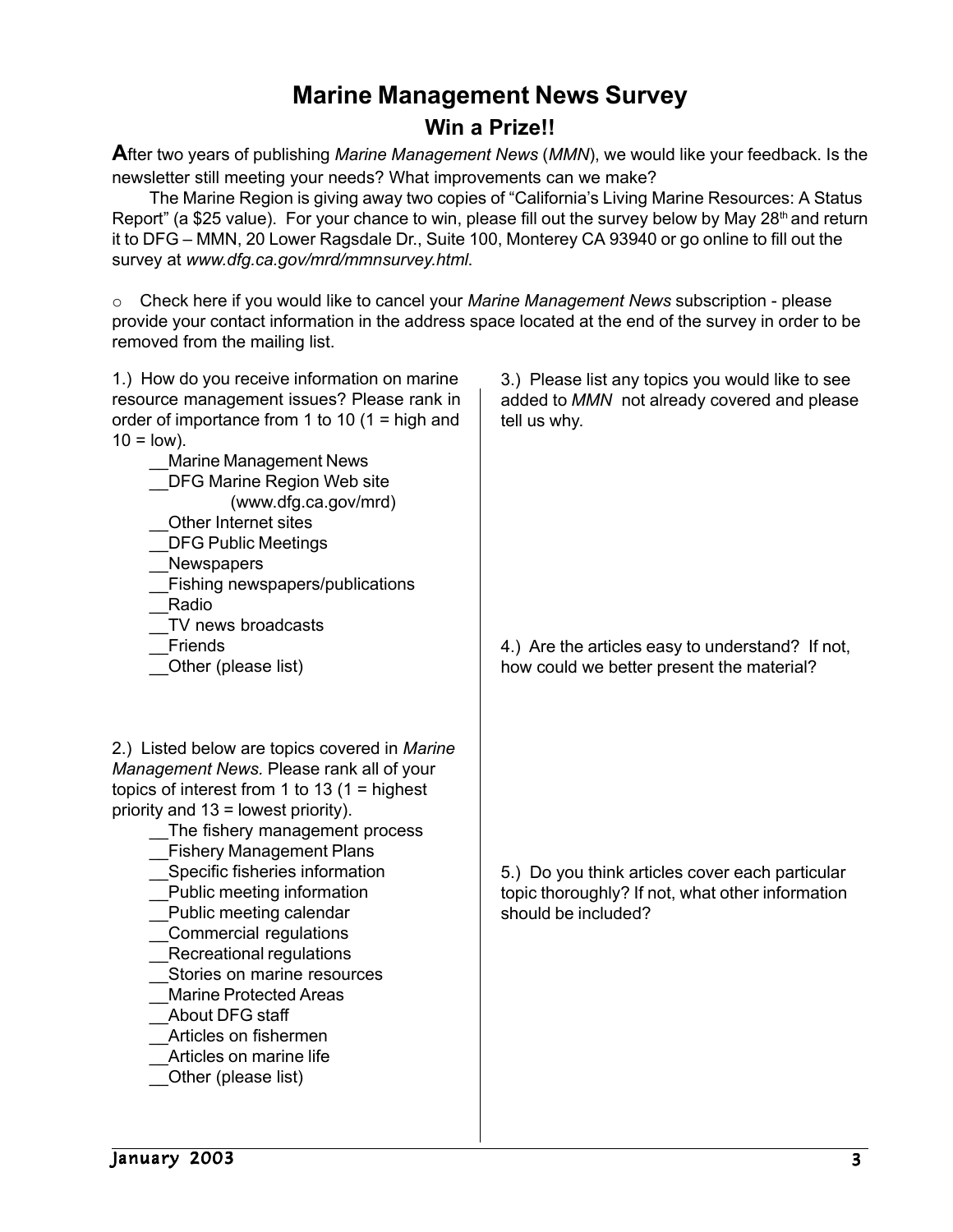## **Marine Management News Survey continued...**

6.) Does this quarterly newsletter provide timely information? If not how often should *MMN* be published per year?

- o 2 times
- o 3 times
- $\circ$  4 times (currently sent out 4 times a year)
- o 6 times
- 7.) Please share any further comments on *Marine Management News* with us.

8.) In the future, would you like to participate in a survey concerning communications between the public and Marine Region?

- o Yes (please provide your contact information below)
- o No

## **Another chance to Win - A Different Drawing!!**

Random drawings to win a DFG mug will be made for those who sign-up for the electronic version of *Marine Management News* between now and May 28<sup>th</sup>.

The State budget crisis is causing the Marine Region to reduce printing and mailing costs. Please sign-up for the electronic version of *MMN*. We will send you an e-mail with links to connect you directly online to the latest articles of *Marine Management News*.

o Yes, sign me up for the electronic version of *Marine Management News -* Please be sure to include your address information below, so we can remove your name from the hardcopy mailing list or go online to *www.dfg.ca.gov/mrd/index\_newsletter.html*.

| Name                                                                                                           |  |  |  |  |  |
|----------------------------------------------------------------------------------------------------------------|--|--|--|--|--|
|                                                                                                                |  |  |  |  |  |
|                                                                                                                |  |  |  |  |  |
| Address <b>Management Communication</b>                                                                        |  |  |  |  |  |
|                                                                                                                |  |  |  |  |  |
|                                                                                                                |  |  |  |  |  |
|                                                                                                                |  |  |  |  |  |
|                                                                                                                |  |  |  |  |  |
| E-Mail 2008 2009 2009 2010 2021 2022 2023 2024 2022 2022 2023 2024 2022 2023 2024 2022 2023 2024 2025 2026 202 |  |  |  |  |  |
|                                                                                                                |  |  |  |  |  |
| Please return completed surveys to:                                                                            |  |  |  |  |  |

DFG – MMN, 20 Lower Ragsdale Dr., Suite 100, Monterey CA 93940.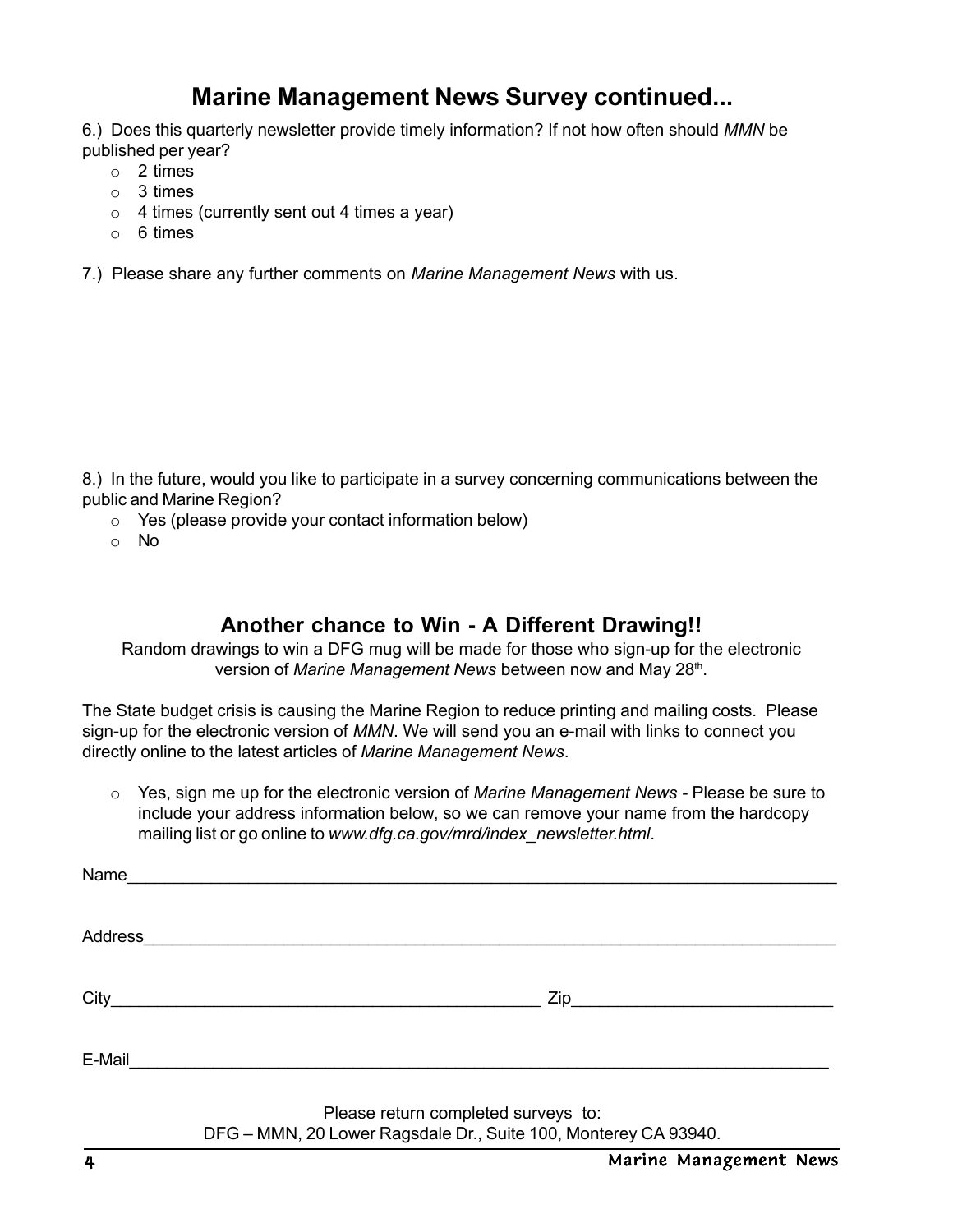Sign-up for the online version of *Marine Management News* at *www.dfg.ca.gov/mrd/subscribe.html* Due to budget constraints we will not be mailing many more issues

## **Channel Islands Marine Protected Area**

*...by John Ugoretz, Senior Marine Biologist*

**T**he Governor's Office of Administrative Law (OAL) approved regulations for new Marine Protected Areas (MPAs) within the Channel Islands National Marine Sanctuary on Mar. 10, 2003 making the formal implementation date April 9, 2003. The regulations were forwarded to OAL after the Fish and Game Commission adopted the Department of Fish and Game's (DFG) preferred alternative for a network of MPAs on Oct. 23, 2002. The decision came after more than four years of deliberations, meetings, and public process.

The network of MPAs consists of 12 distinct areas around the four northern Channel Islands (Anacapa, Santa Cruz, Santa Rosa, and San Miguel) and Santa Barbara Island. Ten of the 12 MPAs are State Marine Reserves, where no take of living, geological, or cultural resources is allowed. Two of the MPAs, one on the northwest side of Anacapa and one at Painted Cave on Santa Cruz, are State Marine Conservation Areas where limited take is allowed. While the



#### **Get hooked on the Department of Fish and Game Marine Region Web site**

Log onto the Marine Region's Web site and find all the latest information on commercial and recreational fisheries. The Web site provides an easy way to catch up on new regulations, groundbreaking research, and public meetings. So log on today and see what hooks your attention...

## *www.dfg.ca.gov/mrd*



#### *San Miguel and Santa Rosa Islands at dawn Photo: John Ugoretz*

MPAs restrict or limit fishing, transit through the areas and anchoring with catch onboard are allowed so long as fishing gear is stowed and not in use.

An important part of the management of these new MPAs will be monitoring. With that in mind, the DFG has taken several steps to ensure that the biological, social, and economic effects of the MPAs are measured over time. A comprehensive list of existing biological monitoring programs has been compiled and is available on the DFG's Marine Region Web site. In March, DFG held a workshop to receive input on potential monitoring programs. More than 100 representatives from the scientific, fishing, and environmental communities joined DFG and other agency staff at the workshop. Participants split into focused groups discussing biological, social, and economic monitoring. Their input is being used to draft a preliminary monitoring plan for the region.

More information on the Channel Islands MPAs is available on the DFG's Marine Region Web site at: www.dfg.ca.gov/mrd/ channel\_islands/index.html

This includes maps of the MPAs and their latitude/longitude boundaries. The site also contains information on the monitoring plan progress, specific regulations, and more. If you have specific questions or need more information, contact John Ugoretz at (805) 560-6758, or by e-mail at *jugoretz@dfg.ca.gov*.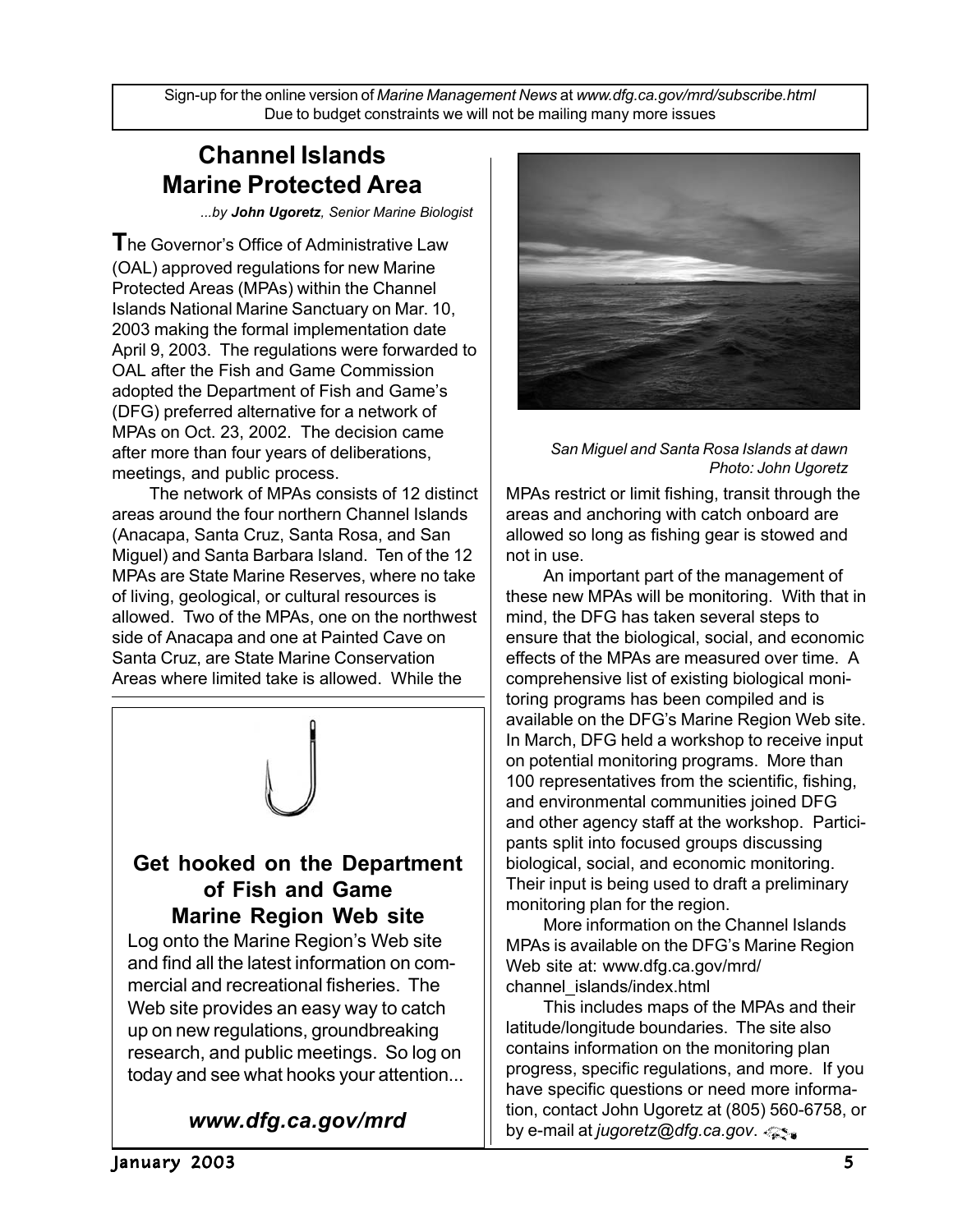# *Feature Article Feature Article*

## **Remotely Operated Vehicle – New Tool for Assessing Our Nearshore Resources**

*... by Christine Pattison, Associate Marine Biologist*

**A** new tool for assessing our nearshore resources is the Remotely Operated Vehicle (ROV). The Department of Fish and Game's (DFG) ROV team of biologists is spearheading "cutting- edge" research in the use of ROVs for sampling finfish and invertebrates. ROVs are able to operate in depths beyond the range of scuba divers and in areas which may be unsafe for divers, such as the waters around the Farallon Islands where great white sharks are known to be present. ROVs are able to remain underwater for an unlimited amount of time and can survey large areas in a single dive. As an example, with a survey speed of 0.5 meters per second, a narrow band 5.5 km long can be surveyed during a 3 hour dive.



*Schematic of ROV and Surface Ship*

The ROV team is part of the DFG's Fishery Independent Mandate Team, and the newly formed Cooperative Research and Assessment of Nearshore Ecosystems (CRANE) group, which includes more than 15 groups involved in monitoring nearshore reefs in California. Together they have taken the first steps of developing widely applicable, yet specific scientific sampling procedures for assessing basic information on density and size structure of nearshore finfish populations. These methods will be instrumental in providing essential fishery information for the Nearshore Fishery Management Plan.

The DFG ROV was obtained through a cooperative Sea Grant research grant in 1998 to survey the new Punta Gorda Ecological Reserve with Humboldt State University scientists. The Punta Gorda study (1998-1999) was successful in providing the Fish and Game Commission with an accurate quantitative description of finfish, invertebrates and habitat to evaluate the single ecological reserve in northern California.

In 2000, the ROV surveyed the Farallon Islands for abalone and sea urchin. This survey is providing vital data needed by the Commission to evaluate abalone recovery since the fishery closure in 1997. Following the Farallon Island survey, the ROV surveys have been focused on improving the quality and type of data collected.

In 2001 and 2002, ROV surveys were enlarged as a more broad-based team effort with a grant from the National Fish and Wildlife Foundation to fund the "California and Oregon Cooperative Nearshore Fishes Assessment." Partners included the Oregon Department of Fish and Game; Seafloor Mapping Lab at California State University at Monterey Bay; the DFG's Marine Region Geographical Information System (GIS) Lab, and Wildlife Protection P/V Bluefin (crew of three).

The goal of the project is to assess regionwide differences in essential habitat and abundance of nearshore finfish of management concern in both Oregon and California.

*<sup>&</sup>quot;ROV" continued on page 7*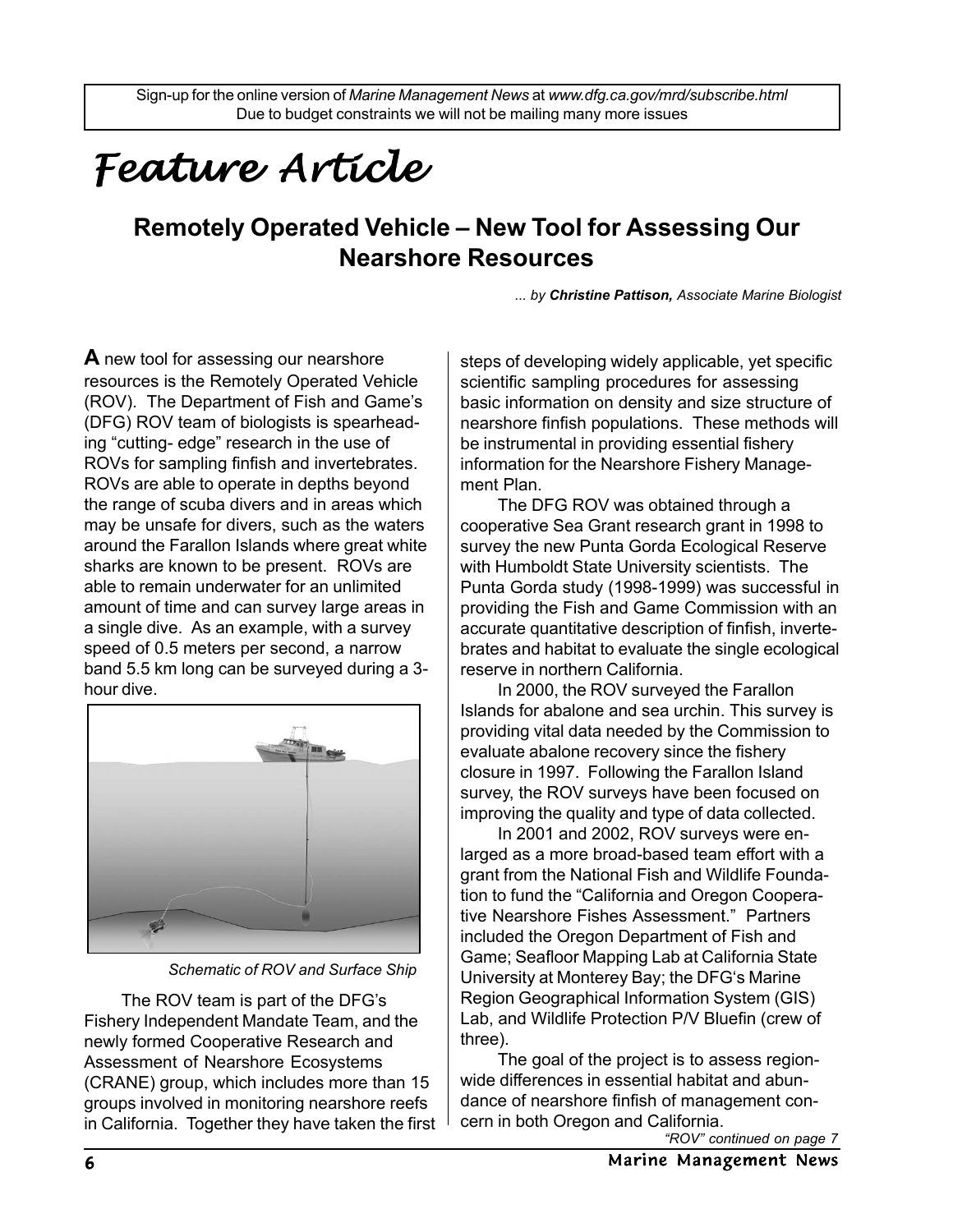Sign-up for the Online Version of *Marine Management News* at *www.dfg.ca.gov/mrd/subscribe.html* Due to budget constraints we will not be mailing many more issues

*"ROV" continued from page 6*



*ROV underwater in Stillwater Cove Photo: Christine Pattison*

ROV surveys in the fall of 2002 off Carmel Point and Stillwater Cove (both just south of Monterey Bay in central California) were directed at further developing and refining ROV survey methods, and comparing and calibrating ROV and diver measurements of nearshore finfish density and size. The surveys were conducted with the use of detailed multi-beam sonar maps created by our partners from California State University Monterey Bay and the DFG's GIS Lab. Using these detailed maps, biologists were able to locate specific reefs and repeat a set of 4 transects, each  $\sim$  1 km long, at depths from 25-55 m on four different days. Because of these remarkably detailed maps and spatial and tracking efficiency, biologists will be able to return to the same site in the future to monitor changes in abundance of important finfish and invertebrates.

> **Abalone Recovery and Management Plan**

*...by Jonathan Ramsay, Marine Biologist* **T**he Abalone Recovery and Management Plan (ARMP) is currently in the hands of the Fish and Game Commission, which will be the lead agency during the adoption process and beyond. The ARMP was formally presented to the Commission by the Department of Fish and Game (DFG) during their February meeting in Sacramento. The ARMP is the guide for DFG's recovery efforts for abalone species found in central and southern California, and for management of northern California's thriving red abalone recreational fishery.

The Commission will provide a public comment period at three meetings, two of which will be special Commission meetings held specifically to hear public comments on the ARMP. The special meetings are being planned for the late spring or early summer in southern and central California. Specific dates and locations have not been decided for these special meetings, but will be posted on the DFG's Marine Region abalone resources Web site (*www.dfg.ca.gov/mrd/abalone.html*) as soon as they have been determined. The third meeting will be the August Commission meeting in Santa Rosa at which time the public comment period will end and the Commission may choose to adopt the plan. Throughout the formal comment period, written comments may be sent to: California Fish and Game Commission, Abalone Recovery and Management Plan, 1416 Ninth Street, Sacramento, CA 95814.

The draft ARMP may be found on the DFG's Marine Region abalone resources Web site listed above, at DFG offices, at the Com-



*Underside of an abalone Photo: Dave Ono*

mission office, and at the California State Costal Conservancy office in Oakland. For further information, check the Web site above, the Commission's Web site (*www.dfg.ca.gov/ fg\_comm/index.html*), or contact the abalone constituent involvement coordinator, Diana Watters, at (650) 631-2535 or *dwatters@dfg.ca.gov*.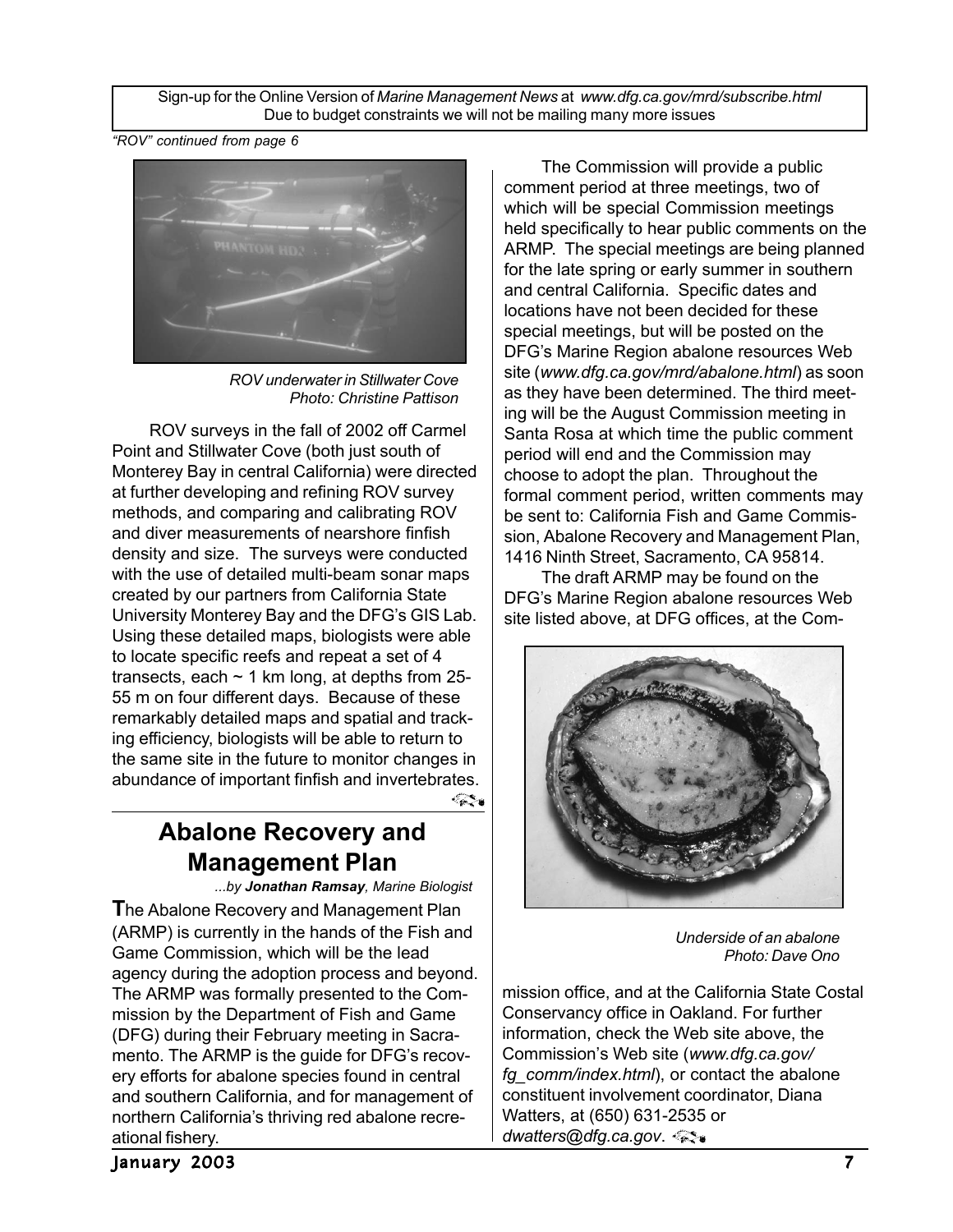Sign-up for the Online Version of *Marine Management News* at *www.dfg.ca.gov/mrd/subscribe.html* Due to budget constraints we will not be mailing many more issues

## **Commission Decides on Future of Spot Prawn Trawling in the State**

#### *...by Kristine Barsky, Senior Marine Biologist Specialist*

**L**ast summer, the Fish and Game Commission directed the Department of Fish and Game (DFG) to prepare regulations for the spot prawn fishery based on recommendations contained in the DFG's *Spot Prawn Fishery Bycatch Report*. The recommendations were developed using data obtained from an on-board observation program and were crafted to reduce the bycatch of bocaccio rockfish in the trawl fishery. The suite of options included a ban on the use of trawl nets to take spot prawn, a ban on trawl gear coupled with a provision which would allow trawl fishermen to convert to trap gear, and allow trawling for spot prawn in certain depth zones. Several other options dealt with observer requirements and gear specifications.



*Spot prawn Photo: Paul Reilly*

Bocaccio has been designated as an overfished rockfish, and is managed under a strict federal rebuilding plan. Scientists estimate recovery could take decades, even with no directed or targeted fishing for this species. In 2002, the state exceeded the combined recreational and commercial allocation of 100 metric tons of bocaccio by May. This year there is no bocaccio allocation and the state has committed to keeping incidental catch of bocaccio from all sources to less than 12 metric tons.

In light of strict rockfish rebuilding requirements, DFG recommended the Commission adopt a prohibition on the take of spot prawn with trawl gear. The DFG also requested more time to re-evaluate the existing restricted access (limited entry) trap fishery so additional participants could be accommodated. The Commission adopted regulations to ban the use of trawl gear for spot

prawns at a special meeting on Feb. 18, 2003. They also requested DFG revise the existing spot prawn trap restricted access program to allow for the conversion of some spot prawn trawl vessels to trap gear. The trawl ban for spot prawns was implemented on April 1, 2003.

For more information go to www.dfg.ca.gov/fg\_comm/2002/ 120 3 2regs.pdf or call or e-mail Kristine Barsky at (805) 985-3114 or *kbarsky@dfg.ca.gov*.

## **Nearshore Groundfish Tagging Project**

*... by Ed Roberts, Marine Biologist*

**U**sing funds from the California Groundfish Disaster Relief Fund, Dr. Doyle A. Hanan, in cooperation with the Sportfishing Association of California and the California Department of Fish and Game, has been chartering Commercial

Passenger Fishing Vessels (CPFVs, or "Party Boats") from Morro Bay to San Diego to catch, tag and release over 20 species of nearshore groundfish in order to learn more about their life histories and fishery interactions with these species.

The project has successfully tagged and released nearly 4,000 fish



*A lingcod released aboard the Stardust Photo: Ed Roberts*

on more than 30 fishing trips since its beginning back in November of 2002. The volunteer anglers that have participated have expressed enthusiasm about participating in a research effort, and the project has been widely accepted by the CPFV industry of southern California. What to do if you catch a tagged fish? Please record the following information:

- 4 digit tag  $#$  (do not remove the tag)
- Length (as accurate as possible)
- Location (Latitude/Longitude)
- Depth

- We prefer that you release the fish with the tag in place so that it can be caught again,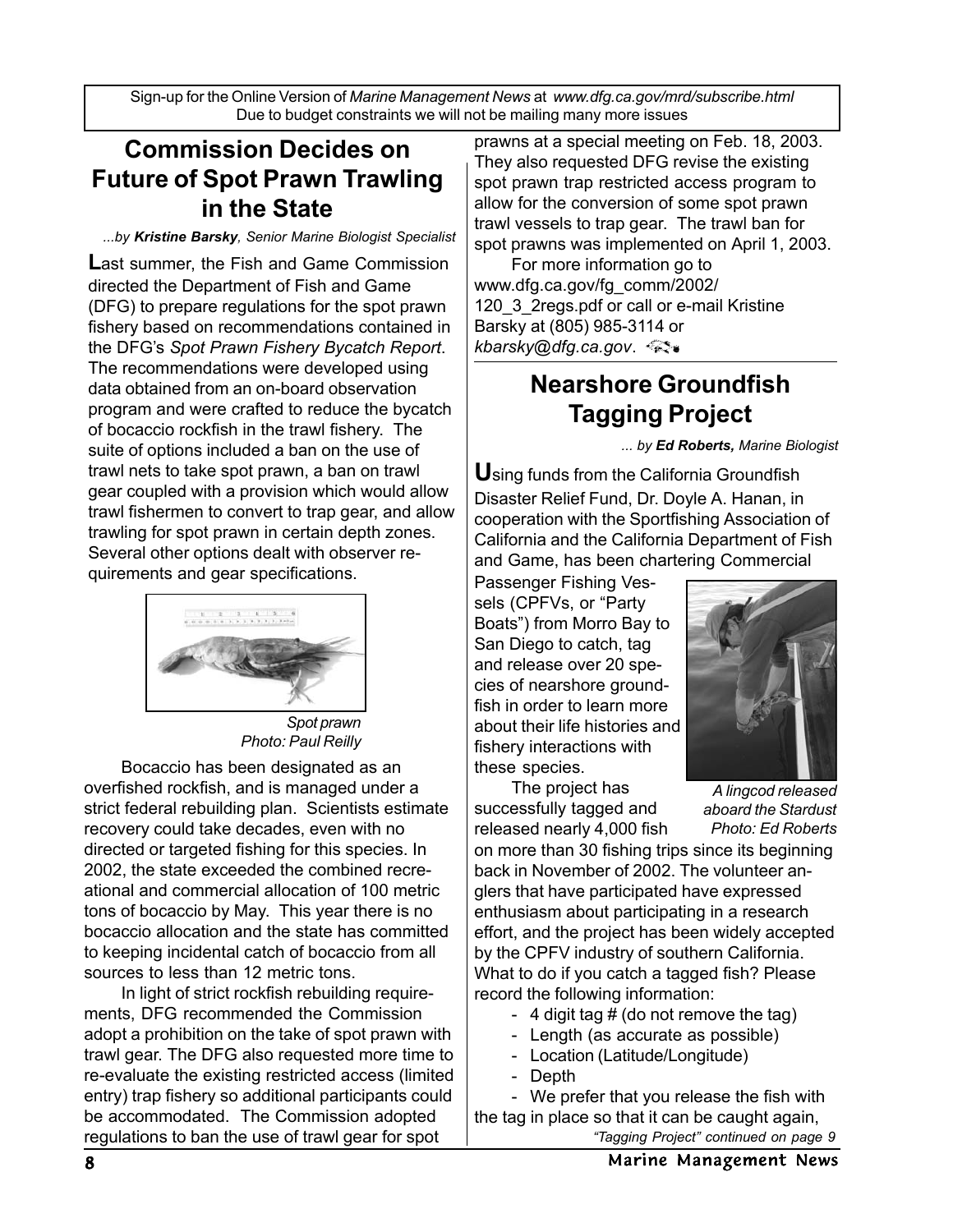Sign-up for the online version of *Marine Management News* at *www.dfg.ca.gov/mrd/subscribe.html* Due to budget constraints we will not be mailing many more issues

*"Regulation Errors" continued from page 1*

CCR, to transport those finfish through another Rockfish and Lingcod Management Area in which regulations governing the take and possession of those species are different. The permit described in this section is not required for vessels operating entirely within a Rockfish and Lingcod Management Area."

These mistakes have been corrected in the online version of the regulations booklet available at *www.dfg.ca.gov/mrd/ sportfishing\_regs2003.html.*

*"Tagging Project" continued from page 8*

but if you decide to keep it or if the fish is dead, please save the carcass and tag for pick-up

- If the fish is not in season or is short, please record the above information, do not remove the tag, and release the fish

- Call the phone number on the tag and provide us with your catch information to receive your reward

Thanks to the owners, operators and crews of the following vessels for their help: El Capitan, Electra, Erna B, Fury, Mirage, Monte Carlo, New Del Mar, Pacific Star, Princess, Sea Jay, Sea Star, Stardust and Tortuga.

For additional information contact Ed Roberts at *eroberts@dfg.ca.gov* or call at 562- 342-7199. <ు

*"Commission and Council" continued from page 2*

in draft form several months before a final decision is made.

Often times special hearings are established when decision meeting venues are removed from geographical locations of interest. This is arranged so interested individuals or businesses can have the opportunity to discuss their management preferences with the Commission or Council before decisions are made. The Commission uses these public comment opportunities to formulate their guidance to the Department of Fish and Game for management decisions that are made through the Council management process. While not everyone's needs can be met, both the Council and Commission weigh input received from scientists, business owners, environmentalists, recreational anglers, commercial fishermen, processors and the general public to make the decisions necessary to provide for sustainable resources and fisheries. For many issues before these bodies, interested constituents must be sure to share their views with both entities to improve the likelihood of a favorable outcome.

Get involved! See agendas and meeting dates on the following Web sites: *www.dfg.ca.gov/fg\_comm/index.html* and *www.pcouncil.org*.

|                                                                                                                                                                                                              |                  |                        | <b>Calendar of Events</b>                               |                                    |  |  |  |  |  |
|--------------------------------------------------------------------------------------------------------------------------------------------------------------------------------------------------------------|------------------|------------------------|---------------------------------------------------------|------------------------------------|--|--|--|--|--|
| <b>Fish and Game Commission Meetings for 2003</b><br>www.dfg.ca.gov/fg_comm/2003mtgs.html                                                                                                                    |                  |                        |                                                         |                                    |  |  |  |  |  |
| <b>May 7-8</b><br>June 19-20 Mammoth Lakes<br>Aug. 1-2                                                                                                                                                       | <b>Riverside</b> | Long Beach<br>Dec. 4-5 | Aug. 28-29<br>Oct. 2-3<br><b>Nov. 6-7</b><br>Sacramento | Santa Rosa<br>Redding<br>San Diego |  |  |  |  |  |
| <b>Pacific Fishery Management Council for 2003</b><br>www.pcouncil.org/events/future.html                                                                                                                    |                  |                        |                                                         |                                    |  |  |  |  |  |
| June 16-20 Foster City                                                                                                                                                                                       |                  | <b>Nov. 3-7</b>        | <b>Sept. 8-12</b><br>San Diego                          | Seattle, WA                        |  |  |  |  |  |
| For the latest information on upcoming Marine Region meetings, please check out our Calendar of Events at<br>www.dfg.ca.gov/mrd/calendar/index.html or contact our DFG office in Monterey at (831) 649-2870. |                  |                        |                                                         |                                    |  |  |  |  |  |